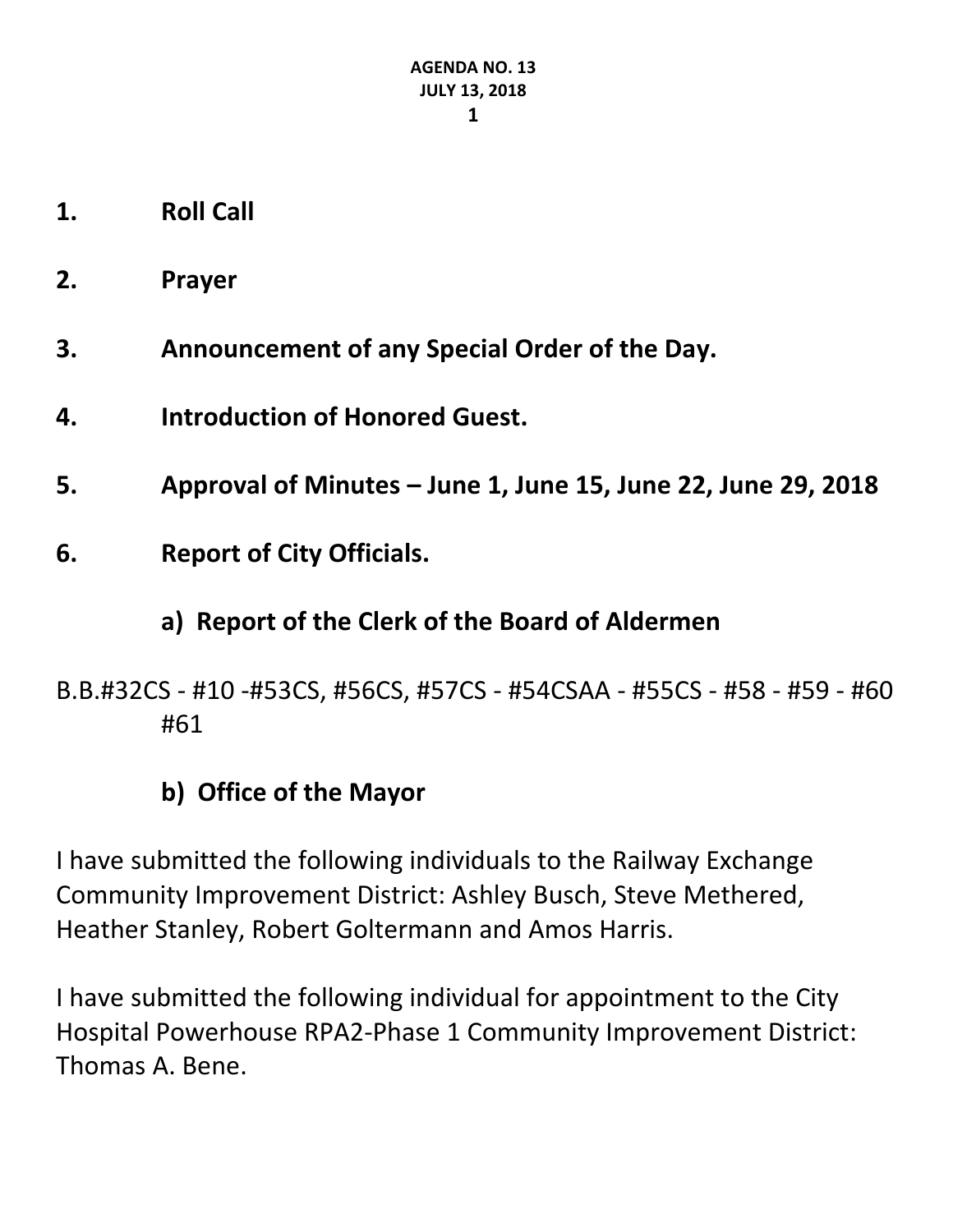# **b) Office of the Mayor – (cont.)**

I have submitted the following individuals for appointment and reappointment to the St. Louis Convention Center Hotel 3 Community Improvement District: Robert Misered, Kathleen Barney, Patrick Lowery and Erica Griffin.

I have submitted the following individuals for appointment to the Soulard Special Business District: James W. Rick.

I have submitted the following individuals for reappointment and appointment to the 705 Olive Community Improvement District: Laura Rebbe, Steven M. Brendle and Sandra Gardner.

I have submitted the following individual for reappointment to the Tax Increment Financing Commission: David Newburger

I have submitted the following individual for appointment to the Euclid South Community Improvement District: Lucas Gamlin.

I have submitted the following individuals for appointment to the DeBalivere Place Special Business District: Sherrone Beatty, Kathryn A. Ruth.

I have submitted the following individual for reappointment to the Senior Services Board: Karl Wilson

I have submitted the following individual for appointment to the Dutchtown Community Improvement District: Michael J. Powers.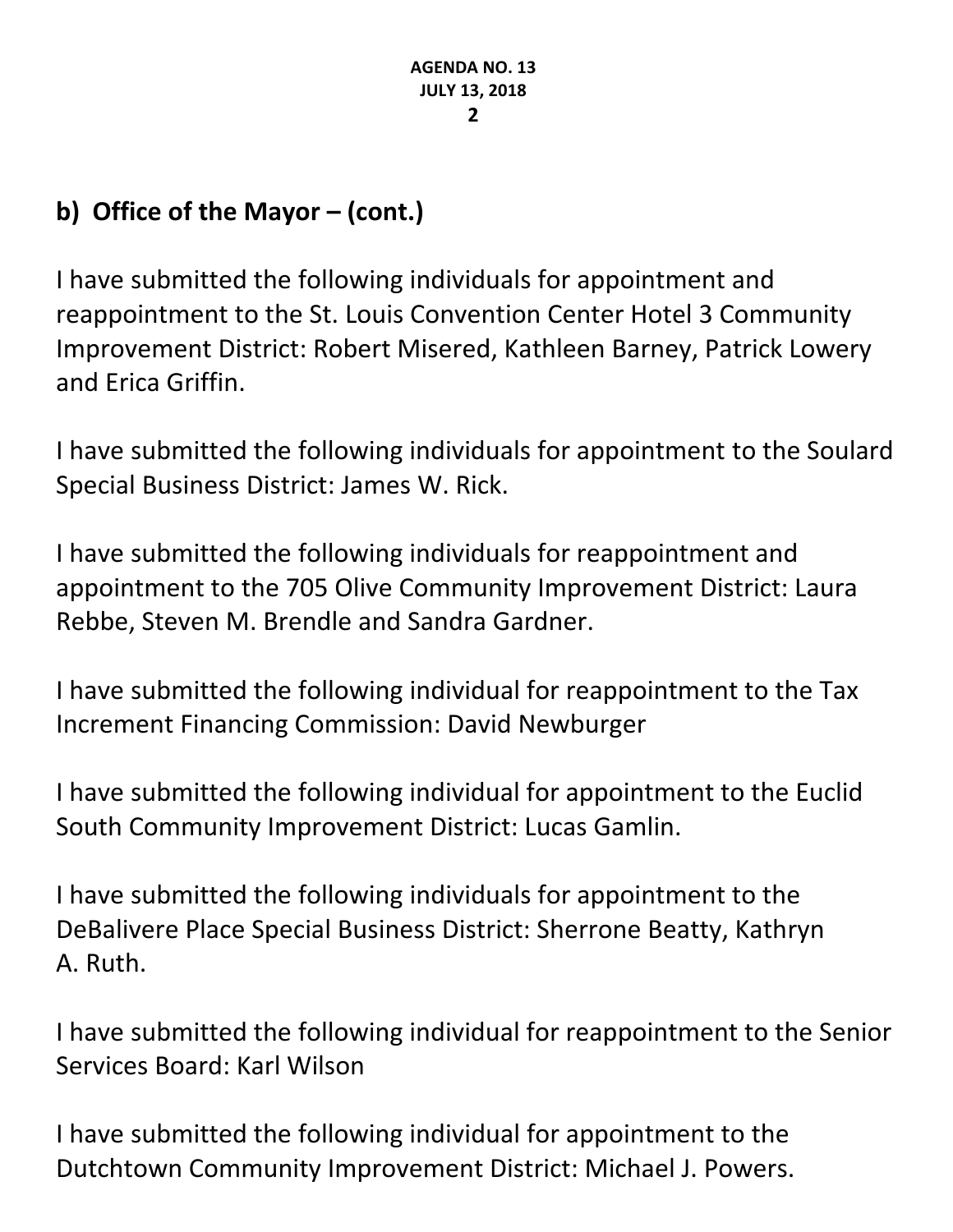# **b) Office of the Mayor – (cont.)**

I have submitted the following individual for appointment to the Tower Grove South Concerned Citizens Special Business: Walker Hamilton.

I have submitted the following individuals for reappointment and appointment to the Ballpark Village Community Improvement District in the 7th Ward: Mattie Moore and Michael Whittle.

I have submitted the following individuals for appointment to the City Hospital Powerhouse Community Improvement District: Thomas A. Bene.

## **c) Office of the President** none

# **7. Petitions and Communications.**

none

# **8. Board Bills for Perfection – Informal Calendar.**

PS B.B.#91 – Navarro/Williamson - An ordinance approved and recommended by the Preservation Board and Planning Commission pertaining to the Skinker–DeBaliviere-Catlin Tract-Parkview Historic District; amending Ordinance #57688, repealing and replacing certain standards for the Skinker– DeBaliviere-Catlin Tract-Parkview Historic District.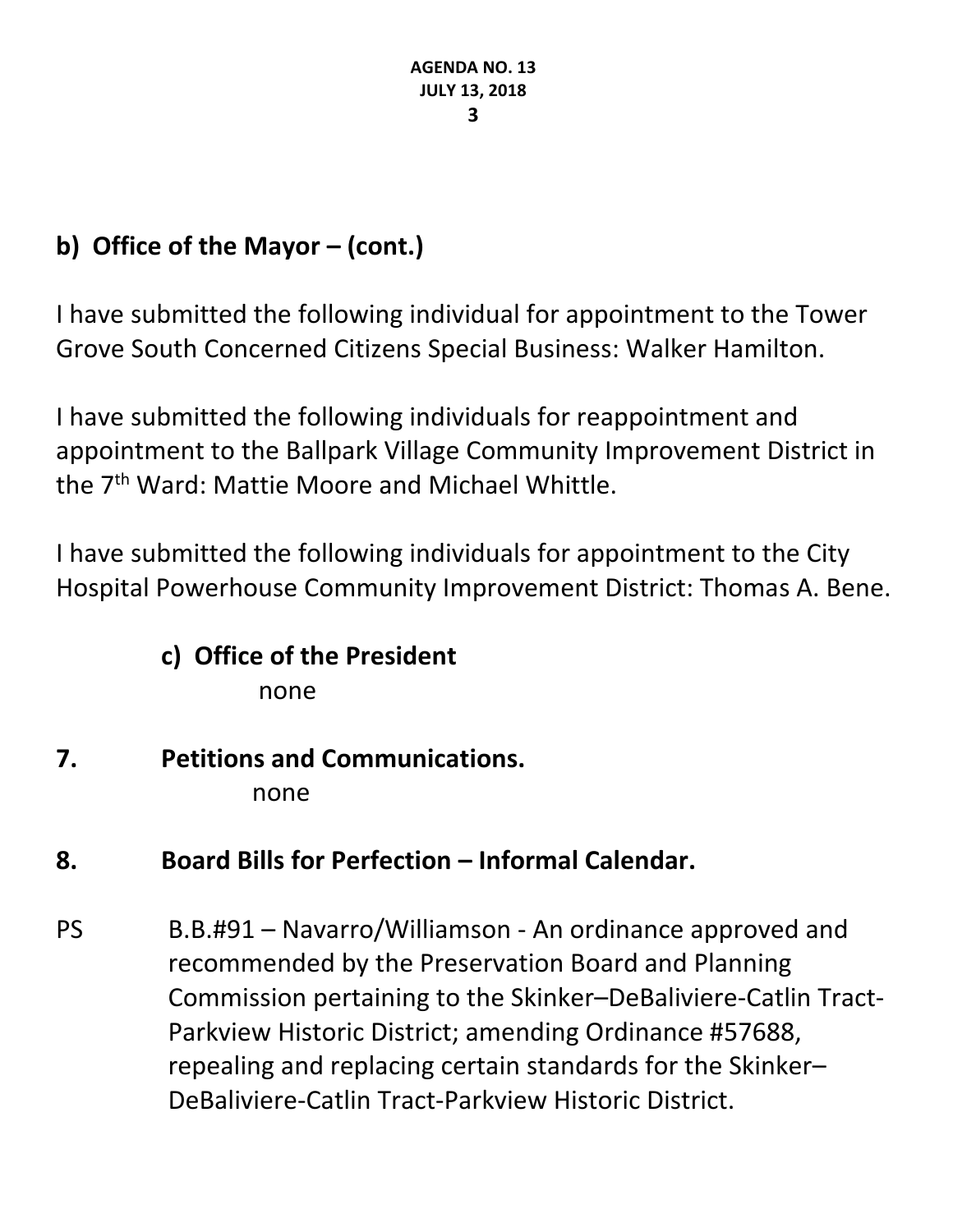## **9. Board Bills for Third Reading - Informal Calendar.**

- LEG B.B.#21AA Howard An ordinance submitting to the qualified voters of the City, a proposal to revise Section 2 of Article VIII of the City Charter which requires City employees to reside within the boundaries of the City and thus allow said employees, except for City Agency and Department Directors appointed by the Mayor, to reside outside of the boundaries of the City, and; providing for an election to be held for voting on the proposed revision and the manner of voting thereat and; for the publication, certification, deposit, and recording of this ordinance; and containing an emergency clause.
- LEG B.B.#25AA Muhammad/Kennedy/Moore/Bosley An ordinance submitting to the qualified voters of the City a proposed amendment to the Charter to maintain the Board of Aldermen as body of twenty-eight Aldermen representing twenty-eight wards, and preventing its reduction beginning December 31, 2021, to a body of fourteen Aldermen representing fourteen wards as called for under Article I, Section 3 of the City Charter; providing for an election to be held for voting on the proposed amendment and the manner for the voting; and for the publication, certification, deposit, and recording of this ordinance; and containing an emergency clause.
- **10. Resolutions – Informal Calendar.**

None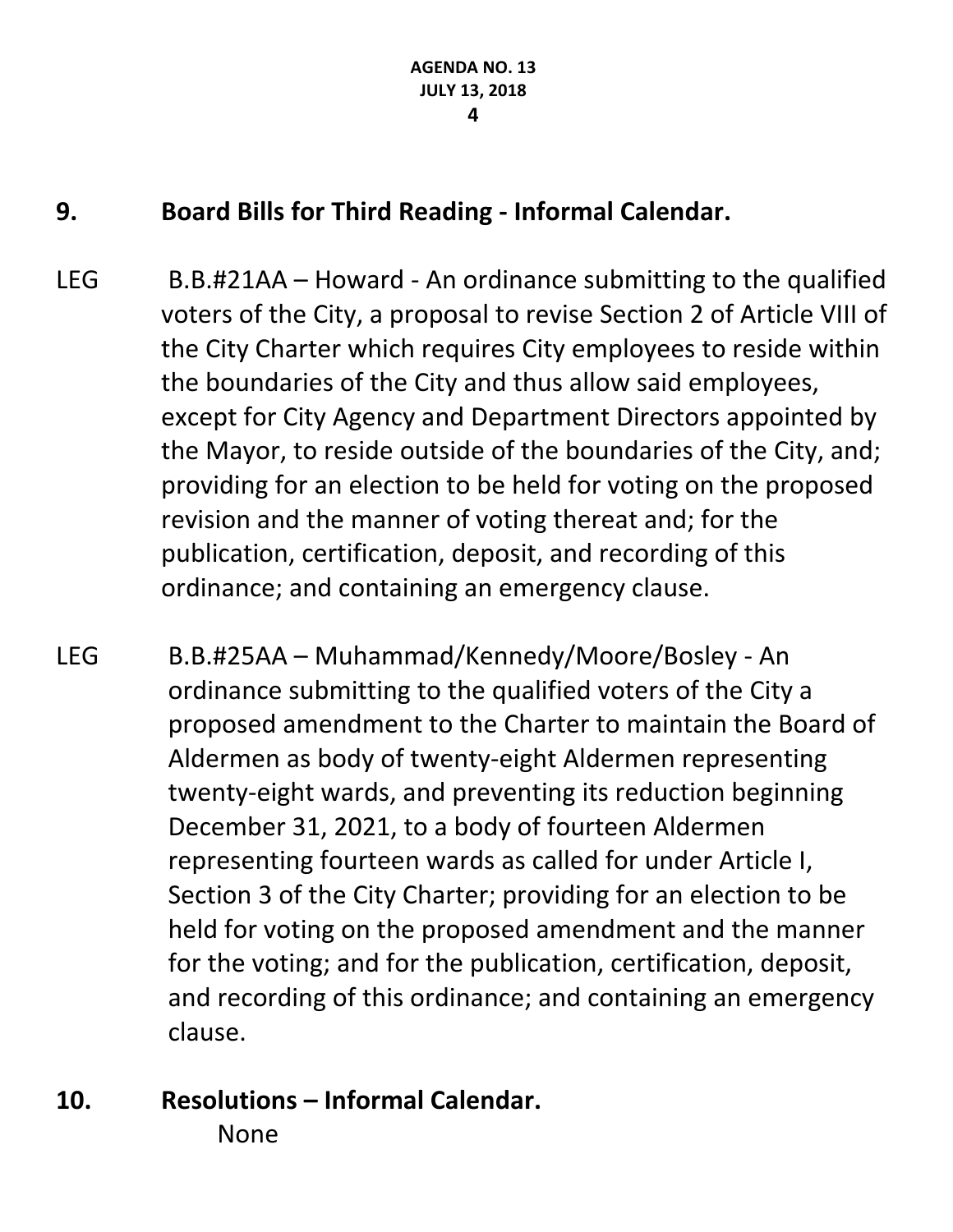## **11. First Reading of Board Bills.**

- B.B.#98 Davis An Ordinance recommended and approved by the Airport Commission, the Board of Public Service, and the Board of Estimate and Apportionment authorizing a Third Amendment to Section One of the Airport Schedule F CIP Project Ordinance 67357 approved December 19, 2006, as amended by Ordinance 68650 approved June 2, 2010 and Ordinance 68852 approved February 14, 2011, which authorized a multi-year public work and improvement program at St. Louis Lambert International Airport, amending EXHIBIT A entitled "Schedule F CIP Project (MII Approved)" by adding a new project to the project list entitled "Replacing Accounting Systems"; and containing severability clause and an emergency clause.
- B.B.#99 Ogilvie An Ordinance recommended by the Board of Public Service authorizing the Mayor and Comptroller of the City of St. Louis to execute an Easement Agreement, which shall give, grant, extend and confer in perpetuity on the City, its Agents, Successors and Assigns, the right to install, construct, maintain, repair, and upgrade a water Main for the purpose of delivering water; approving an Easement Agreement for a perpetual easement; authorizing certain actions by City officials, and containing a severability clause.

## **12. Reference to Committee of Board Bills.**

TC B.B.#98 WM B.B.#99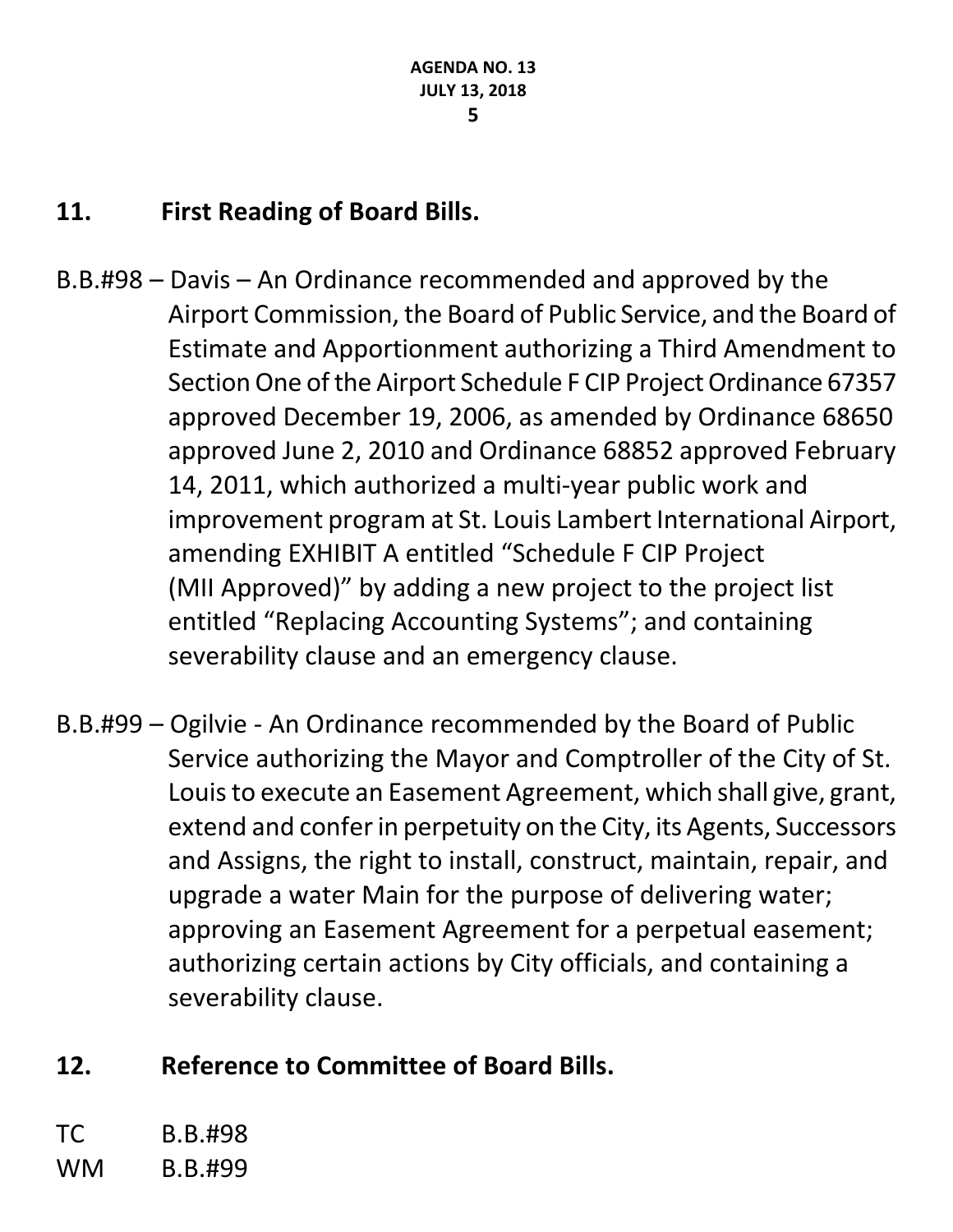# **13. Second Reading and Report of Standing Committees** none

## **14. Report of Special Committees** none

- **15. Perfection Consent Calendar.**
- WM B.B.#67 Coatar An ordinance to terminate and dissolve the Orpheum Theater Community District pursuant to the Community Improvement District Act, Sections 67.1401 – 67.1575 of the Revised Statutes of Missouri.
- HUDZ B.B.#90 Coatar An Ordinance Amending Ordinance Nos. 69146 and 69153; authorizing other related actions; and containing a Severability Clause.

## **16. Board Bills for Perfection** None

## **17. Third Reading Consent Calendar**

 $STR$  B.B.#87 – Murphy – An ordinance authorizing the honorary street name Robert Prager Way, to begin at the intersection of Morgan Ford Road and Bates Street and run west on Bates Street to the intersection of Bates Street and Gravois Avenue.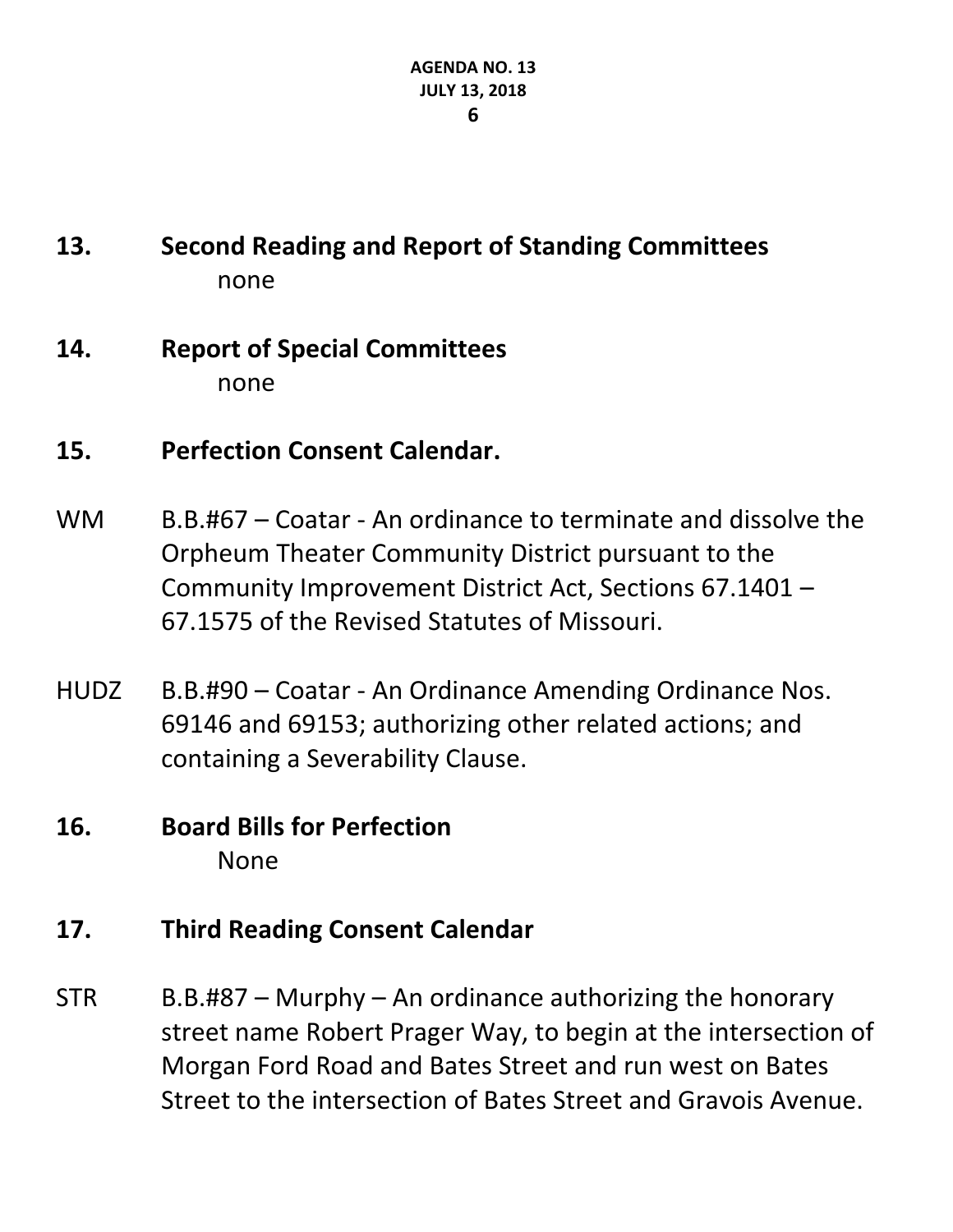# **18. Third Reading/Report of Engrossment and Final Passage** none

## **19. Report of the Enrollment Committee.**

B.B.#87

## **20. Courtesy Resolutions Consent Calendar**

- Res.#81 Kennedy The Board of Aldermen recognize and celebrate the Centennial Church Anniversary of Mercy Seat Missionary Baptist Church and its many and great accomplishments over those years.
- Res.#82 Navarro/Coatar/Davis/Vacarro/Murphy/Arnowitz/ Ingrassia/Roddy/Guenther/P. Boyd - The Board of Aldermen recognize the Honorable Roberta R. Hitt for her many years of service to the City.
- Res.#84 Coatar/Guenther The Board of Aldermen join with the family, friends and neighbors of Oana Dimofte Jackson and congratulate her on becoming a citizen of the United States of America, and we further wish her and her family peace and good health and thank her for her service to McKinley Heights.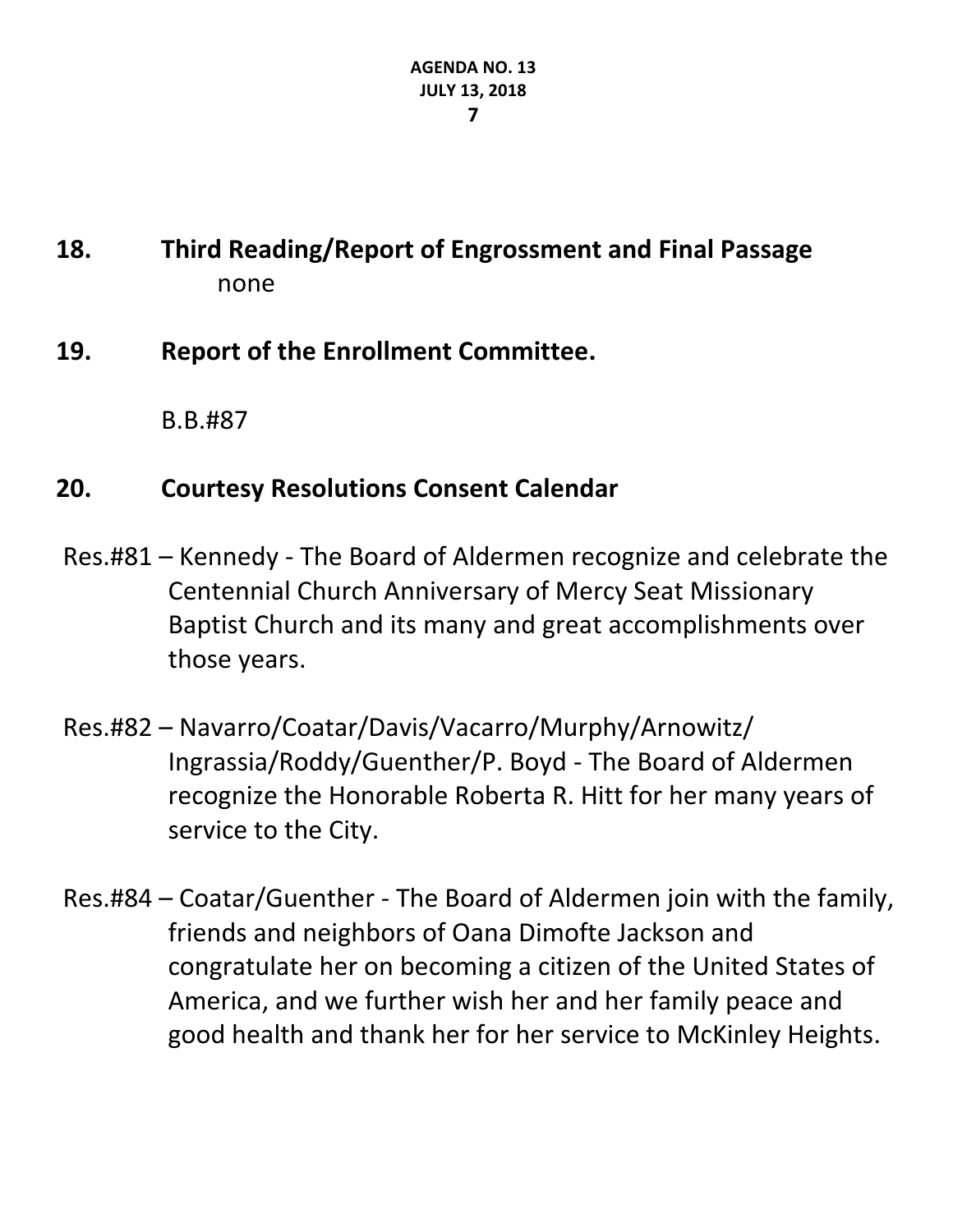## **20. Courtesy Resolutions Consent Calendar – (cont.)**

Res.#85 – Kennedy - The Board of Aldermen upon learning of the passing of this distinguished St. Louisan, and wishing to add our names to the rolls of people grieving over his loss, we recognize and celebrate the life of the Reverend Dr. Samuel W. Hylton, Jr., and acknowledge his accomplishments and contributions to the Centennial Christian Church and the City of St. Louis.

## **21. First Reading of Resolutions.**

Res.#83 – Pres. Reed – The Board of Aldermen approves the budget For the City of St. Louis Senior Citizens Services Fund Budget For Fiscal Year 2018-19.

### **22. Second Reading Resolutions, Committee Reports & Adoptions.**

- PS The Public Safety committee has approved the reappointments to the Civilian Oversight Board: of Heather Highland and Jane Abbott-Morris.
- **23. Miscellaneous and Unfinished Business.**

none

**24. Announcements**

### **MONDAY JULY 16, 2018**

**NO MEETINGS**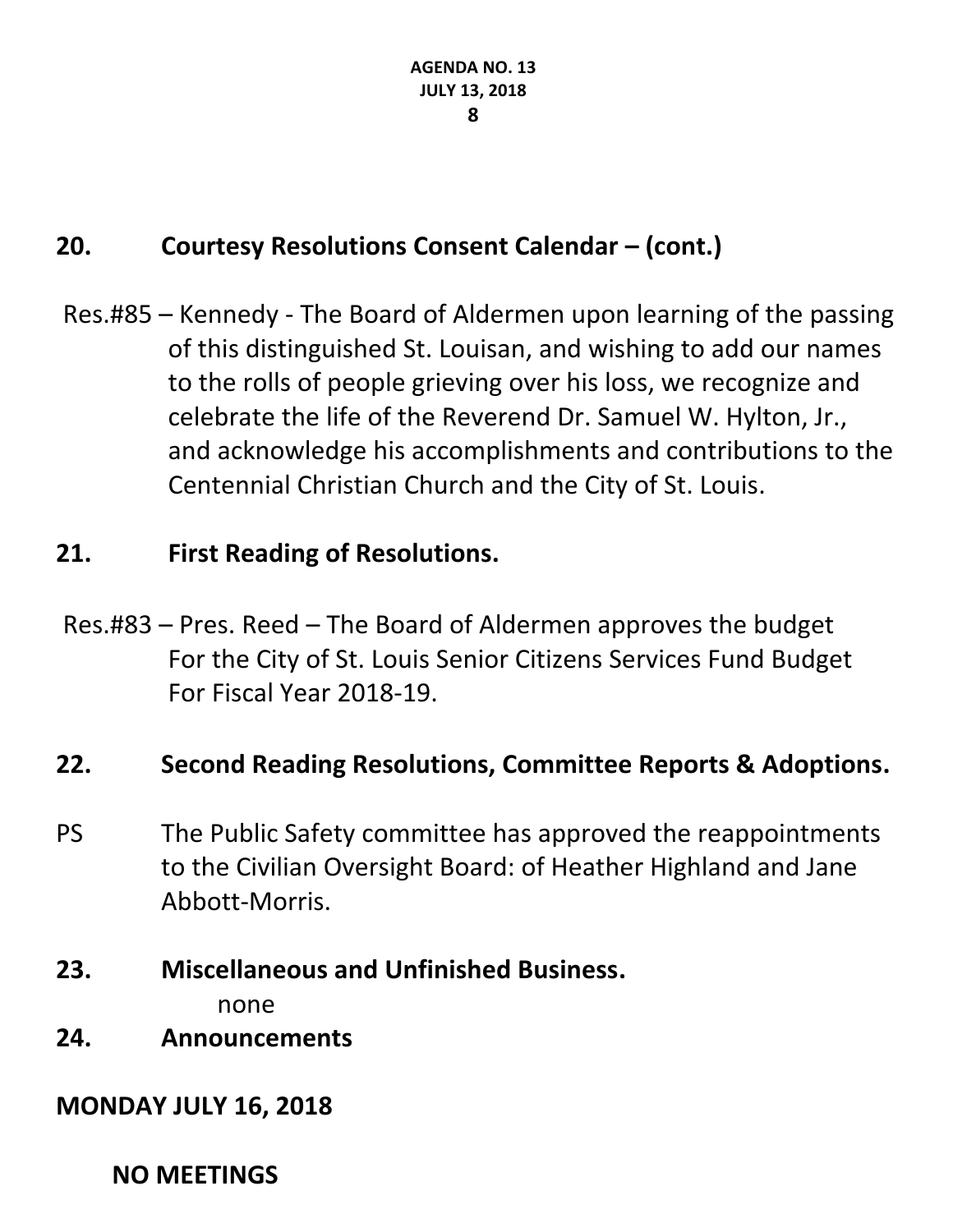**TUESDAY JULY 17, 2018**

#### **NO MEETINGS**

#### **WEDNESDAY JULY 18, 2018**

### **NO MEETINGS**

#### **THURSDAY JULY 19, 2018**

### **NO MEETINGS**

### **FRIDAY JULY 20, 2018**

### **NO MEETINGS**

- **25. Excused Aldermen**
- **26. Adjournment**